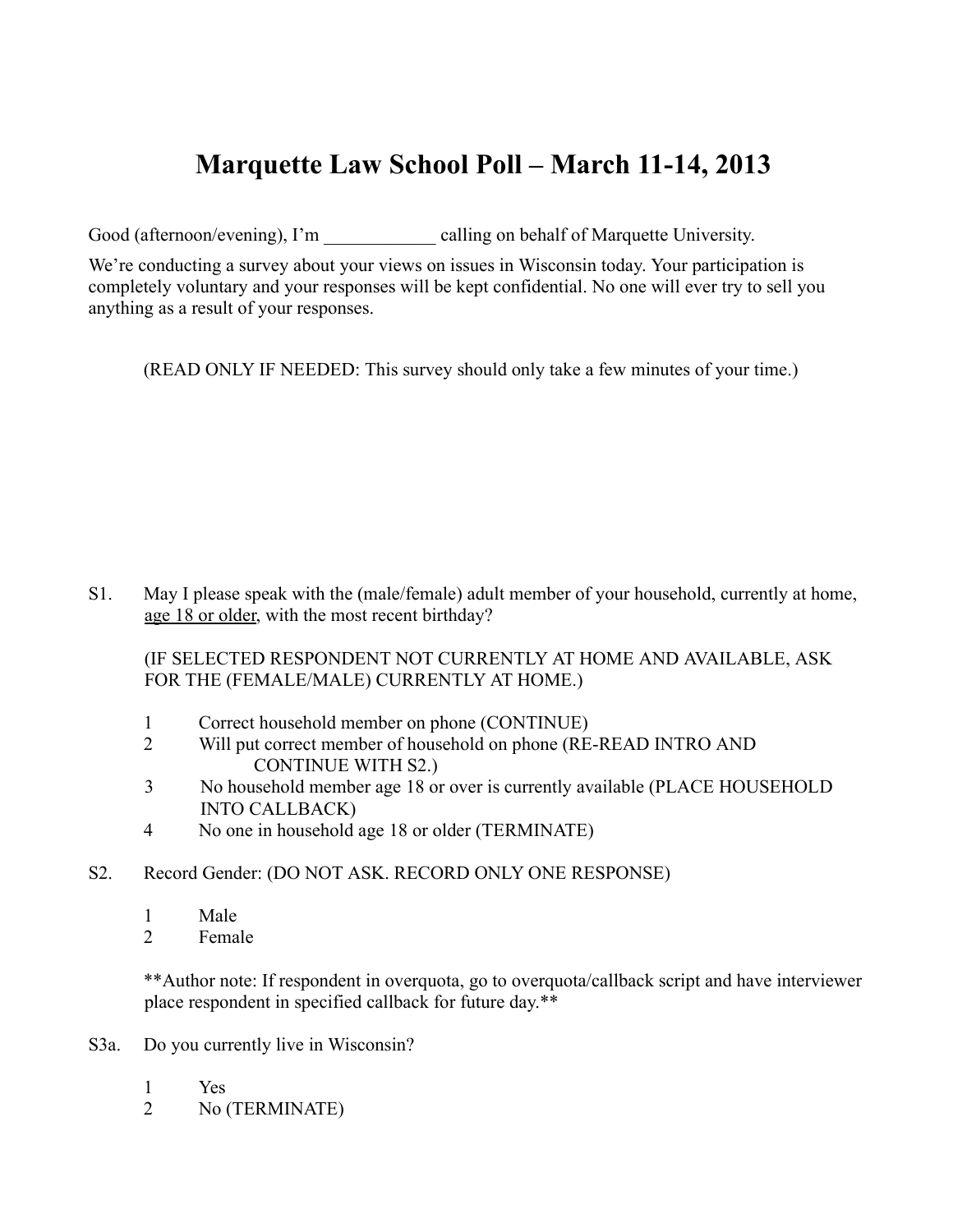S3b. In what county in Wisconsin do you live?

\*\*Author note: Insert county list on screen.\*\*

\*\*Author note: If respondent lives in Milwaukee County or County is Don't Know/Other, continue to S4. If respondent lives in any Wisconsin county besides Milwaukee, place in appropriate quota group and skip to S5. If over quota, thank and terminate.\*\*

S4. Do you currently live within Milwaukee city limits? **(RECORD ONE ANSWER)**

1 Yes (Milwaukee City quota group)

 $\mathcal{L}_\text{max}$  , where  $\mathcal{L}_\text{max}$  and  $\mathcal{L}_\text{max}$  and  $\mathcal{L}_\text{max}$ 

- 2 No (Milwaukee DMA quota group)
- S5. Some people are registered to vote and others are not. Are you registered to vote in the precinct or ward where you now live, or aren't you?

|   | Yes, Registered to Vote      | (SKIPTOQ.1) |
|---|------------------------------|-------------|
| 2 | No, Not Registered to Vote   | (TERMINATE) |
|   | (DO NOT READ)                |             |
| Q | No Answer/Don't Know/Refused | (TERMINATE) |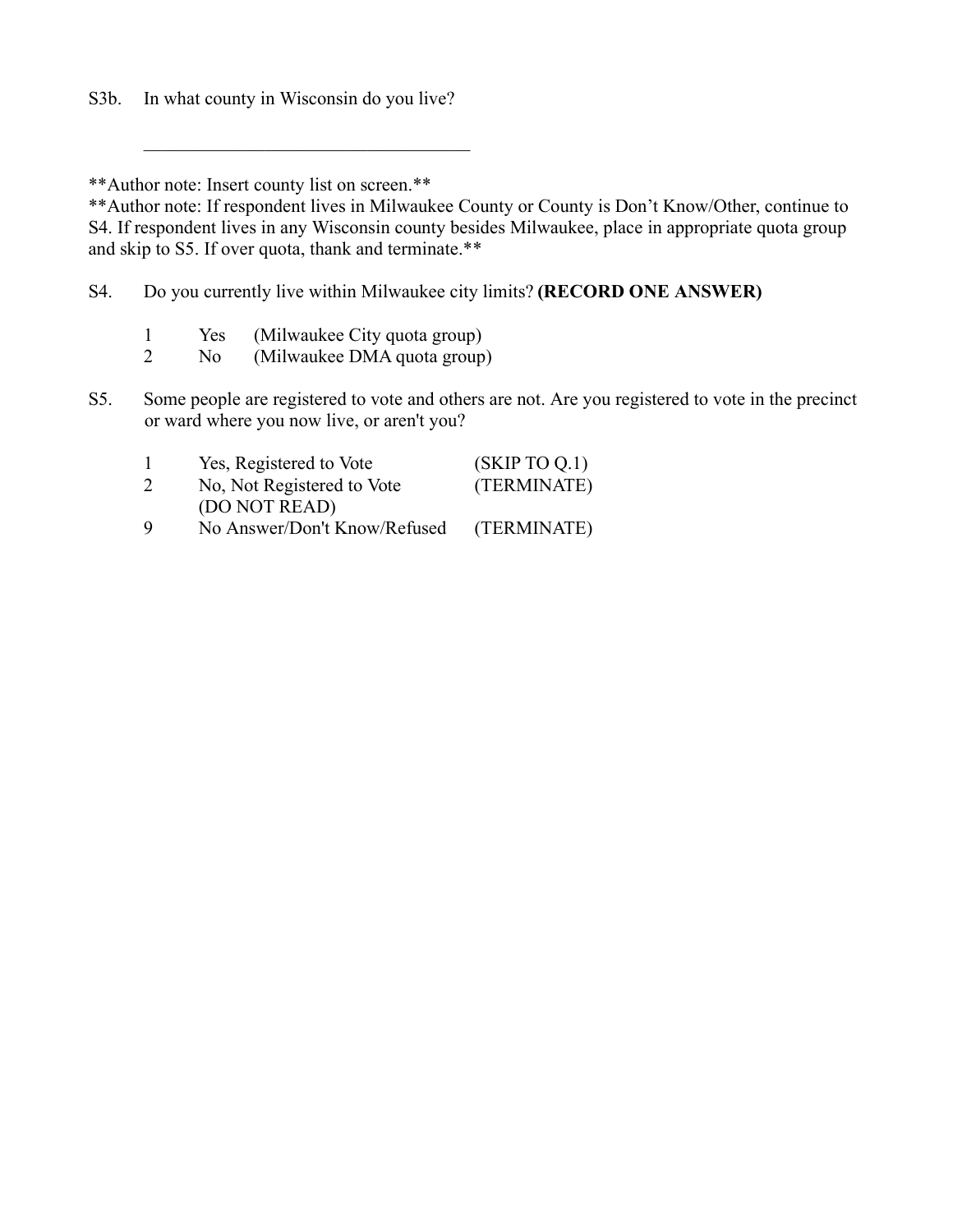- Q1. Some people seem to follow what's going on in politics most of the time, whether there's an election going on or not. Others aren't that interested. Would you say you follow what's going on in politics most of the time, some of the time, only now and then, or hardly at all?
	- 1 Most of the time
	- 2 Some of the time
	- 3 Only now and then
	- 4 Hardly at all
	- (DO NOT READ)
	- 8 Don't know
	- 9 Refused
- Q2. Did you vote in the November 2012 election or did something keep you from voting that time?
	- 1. Yes, Voted in November 2012
	- 2 No, did not vote in November 2012 (DO NOT READ)
	- 8 Don't know<br>9 Refused
	- **Refused**

\*\*AUTHOR NOTE: Scramble so half get Q3-Q4 BEFORE Q5-Q6 and half get Q5-Q6 before Q3- Q4.\*\*

\*\*AUTHOR NOTE: RECORD WHICH QUESTION ORDER IS USED AS A VARIABLE.\*\*

- Q3. Over the past year, do you feel the economy has gotten better, gotten worse, or stayed about the same?
	- 1 Gotten better
	- 2 Gotten worse
	- 3 Stayed the same
	- (DO NOT READ)
	- 8 Don't know
	- 9 Refused
- Q4. Looking ahead, over the next year do you expect the economy to get better, get worse, or stay about the same?
	- 1 Get better
	- 2 Get worse
	- 3 Stay the same
		- (DO NOT READ)
	- 8 Don't know
	- 9 Refused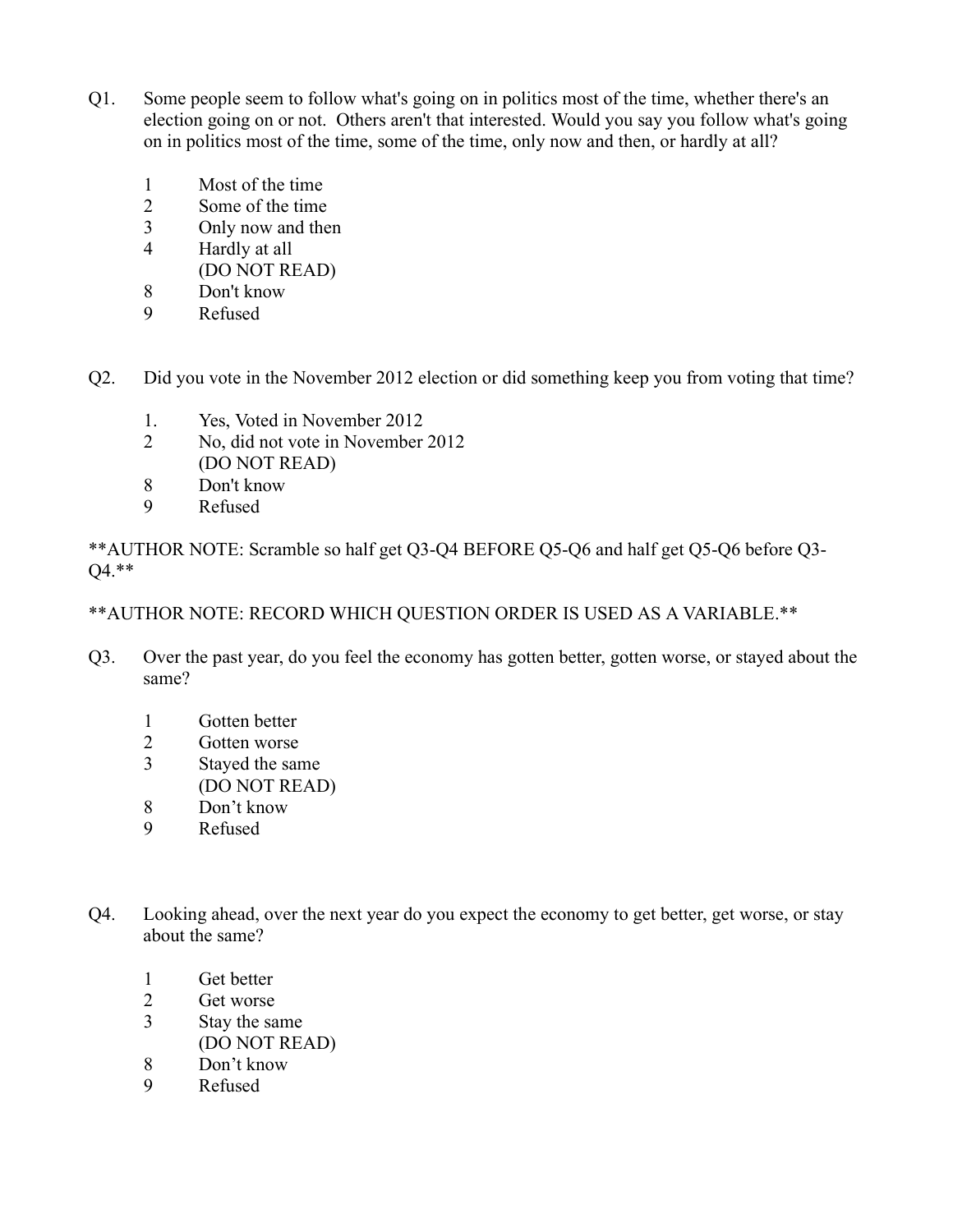- Q5. Overall, do you approve or disapprove of the way Barack Obama is handling his job as president?
	- 1 Approve
	- 2 Disapprove
		- (DO NOT READ)
	- 8 Don't know
	- 9 Refused
- Q6. Overall, do you approve or disapprove of the way Scott Walker is handling his job as Governor of Wisconsin?
	- 1 Approve
	- 2 Disapprove
		- (DO NOT READ)
	- 8 Don't know
	- 9 Refused

(Transition Screen)

\*\*Author note: Always ask Q7 first, then scramble Q8-Q12\*\*

I'm going to read you a list of people and organizations. Please tell me if you have a favorable or unfavorable opinion of each of them or if you haven't heard enough about (him/her) yet to have an opinion.

Q7. The first name is Barack Obama

PROMPT IF NECESSARY: Do you have a favorable or unfavorable opinion of Barack Obama or haven't you heard enough about (him/her) yet?

- 1 Favorable
- 2 Unfavorable<br>3 Haven't heard
- Haven't heard enough (DO NOT READ)
- 8 Don't know
- 9 Refused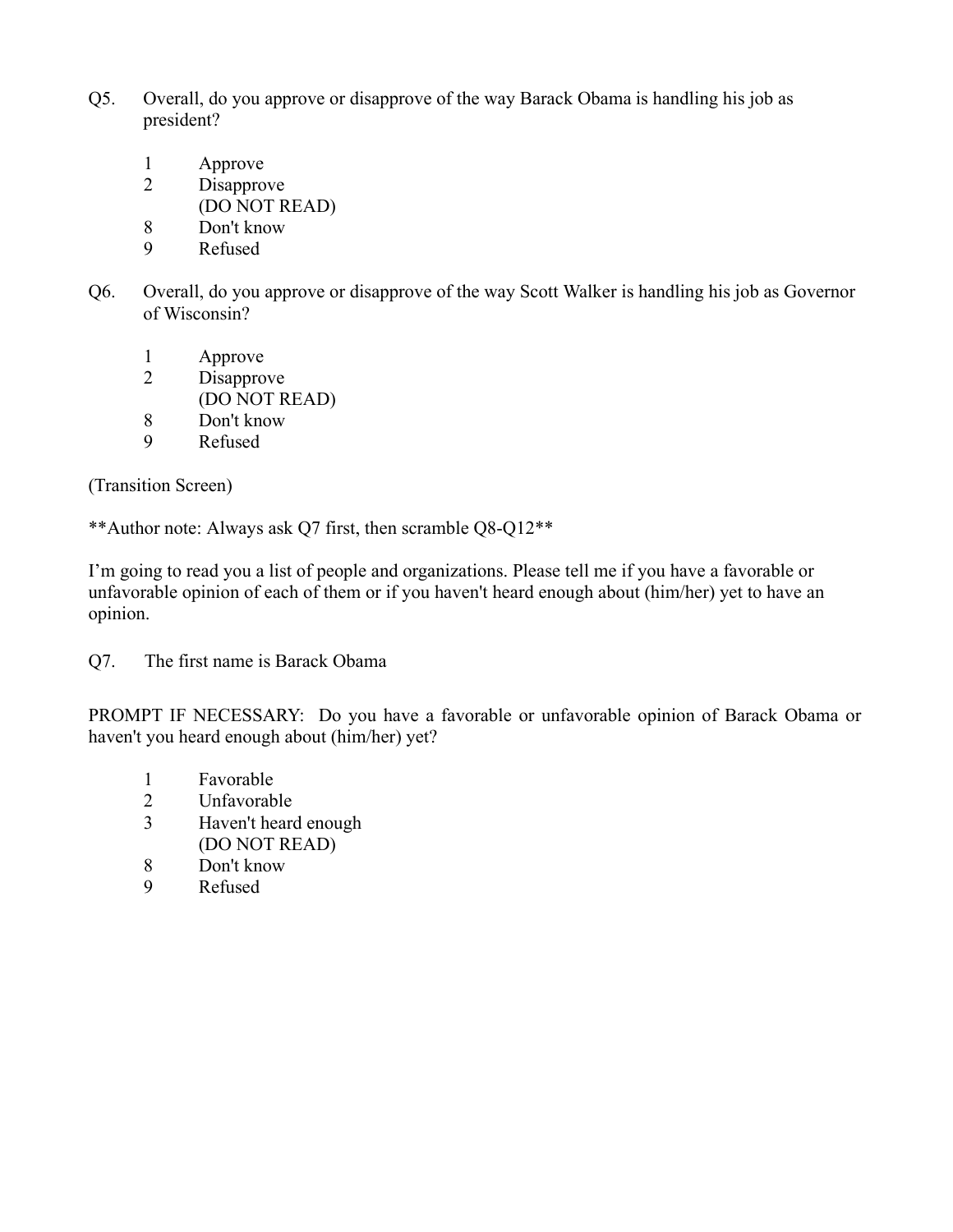\*\* Author note: Scramble Q8 – Q12 \*\*

#### (PRESENT EACH ON OWN SCREEN)

The next name is … [INSERT NAME]

READ IF NECESSARY: Do you have a favorable or unfavorable opinion of [INSERT NAME] or haven't you heard enough about (him/her) yet?

- 1 Favorable
- 2 Unfavorable
- 3 Haven't heard enough (DO NOT READ)
- 8 Don't know
- 9 Refused
	- Q8. Scott Walker
	- Q9. Ron Johnson
	- Q10. Tammy Baldwin
	- Q11. Ron Kind
	- Q12. Paul Ryan

\*\* Author note: Scramble Q13 – Q17 \*\*

The next name is

Q13. The Tea Party Q14. Charter Schools Q15. Voucher Schools Q16. Public Schools Q17. Public school teachers

Q18. Which comes closest to your view about illegal immigrants who are currently working in the U.S.? They should be allowed to stay in their jobs and to eventually apply for U.S. citizenship. OR, They should be allowed to stay in their jobs only as temporary guest workers, but not to apply for U.S. citizenship. OR, They should be required to leave their jobs and leave the U.S."

- 1. Stay and apply for citizenship
- 2. Stay as temporary guest workers
- 3. Required to leave jobs and U.S. (DO NOT READ)
- 8. Don't Know
- 9. Refused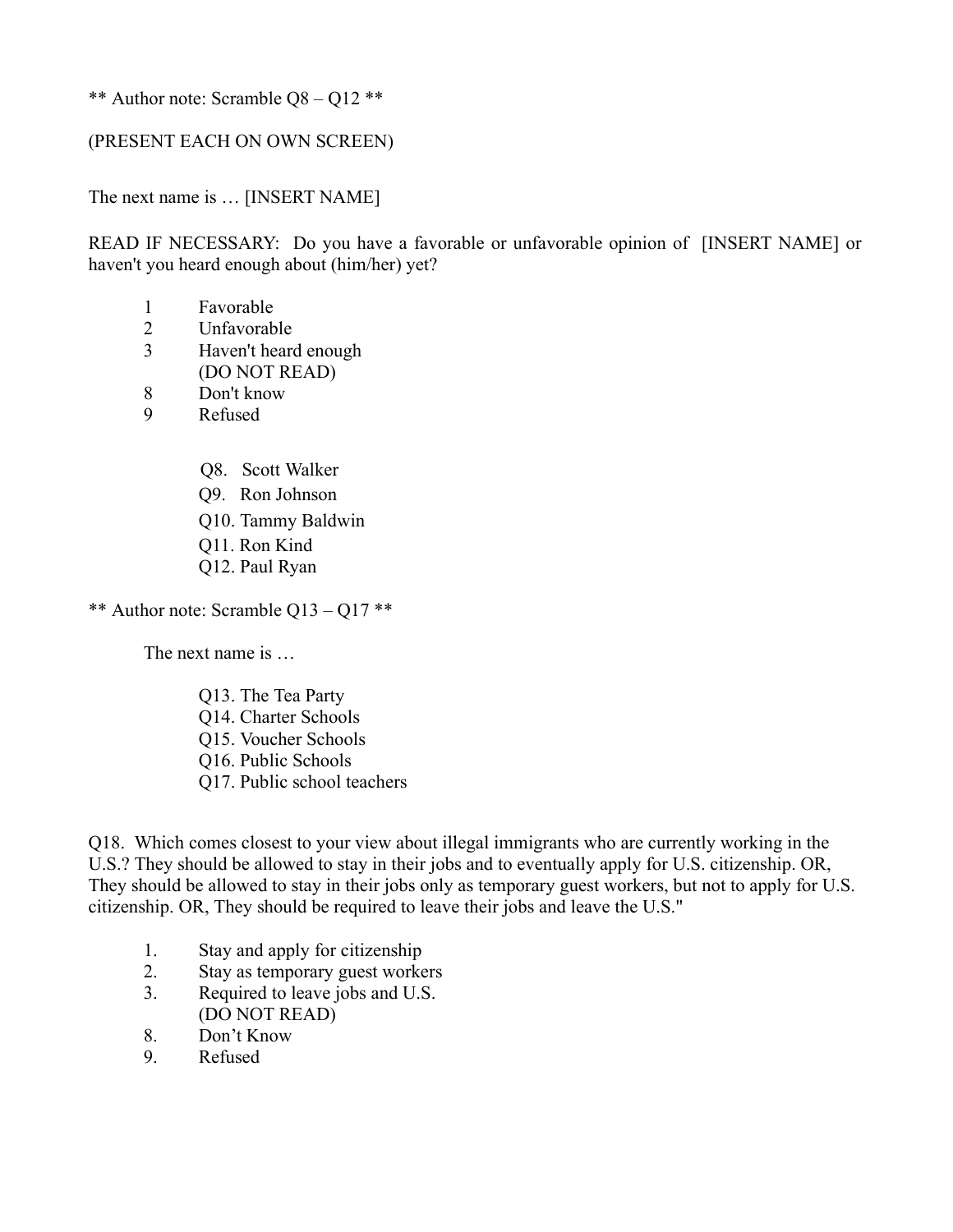- Q19. Which comes closest to your view? Gay couples should be allowed to legally marry. OR, Gay couples should be allowed to form civil unions but not legally marry. OR, There should be no legal recognition of a gay couple's relationship.
	- 1. Allowed to Legally Marry
	- 2. Civil union
	- 3. No legal recognition (DO NOT READ)
	- 8. Don't Know
	- 9. Refused

\*\*Author note: Scramble Q20-Q21\*\*

Please tell me if you favor or oppose the following proposals about gun policy. First, do you favor or oppose [INSERT ITEM]

- Q20. Making private gun sales and sales at gun shows subject to background checks.
- Q21. A ban on assault style weapons.
	- 1. Favor
	- 2. Oppose

(DO NOT READ)

- 8. Don't Know
- 9. Refused
- Q22. How satisfied are you with the job the public schools are doing in your community? Very satisfied, satisfied, dissatisfied or very dissatisfied?
	- 1. Very satisfied
	- 2. Satisfied
	- 3. Dissatisfied
	- 4. Very dissatisfied
		- (DO NOT READ)
	- 7. Mixed feelings/Some good, some bad (VOL)
	- 8. Don't Know
	- 9. Refused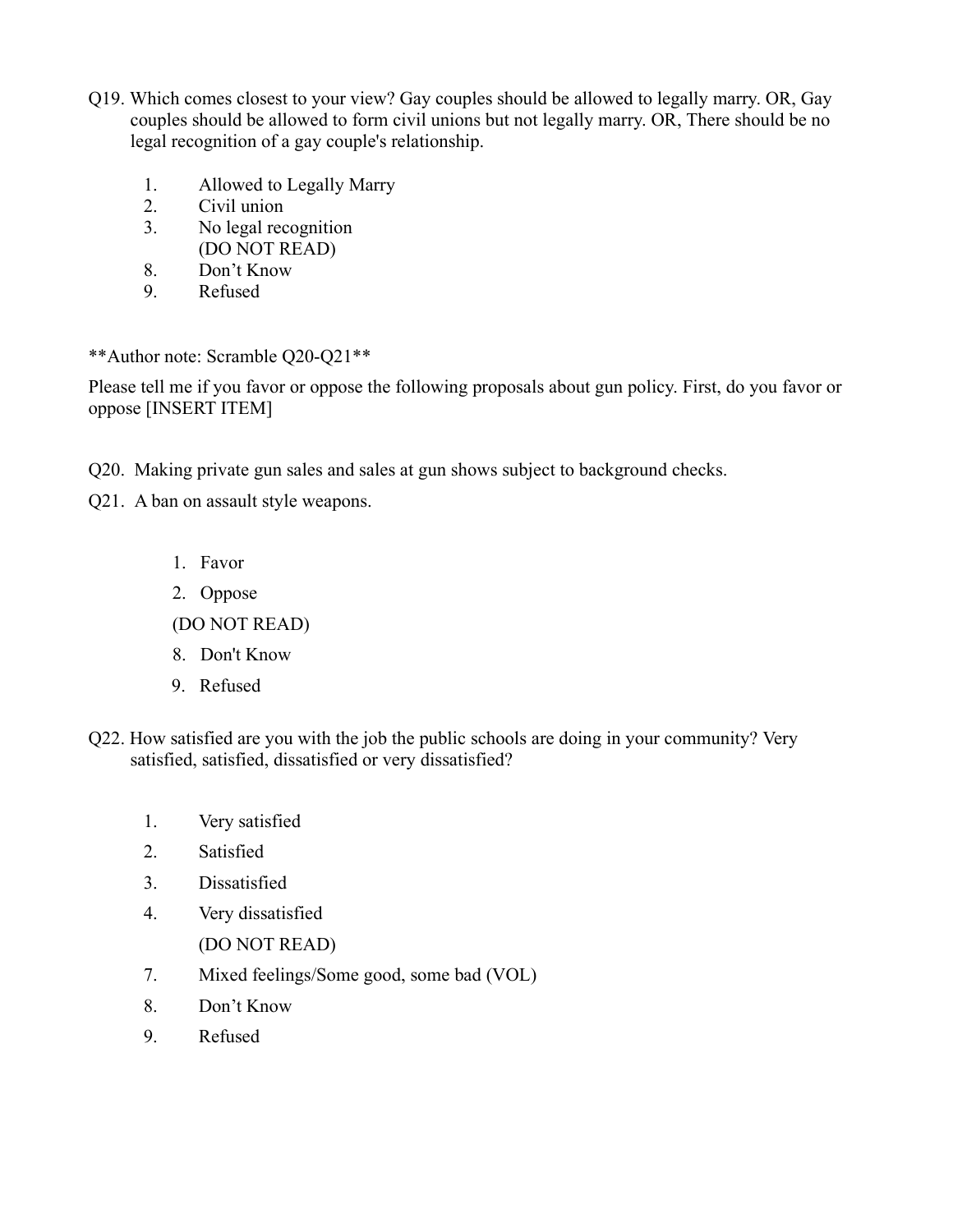Q23. The state Legislature will decide this spring how much money to allow public schools statewide to receive for general operations. Which is closest to your view:

- 1. Public school spending should be kept at its current level.
- 2. Public school spending should be allowed to increase one and a half percent.
- 3. Public school spending should be allowed to increase in line with inflation.
- 4. Public school spending should be increased more than the rate of inflation
- 5. Public school spending should be reduced from the current level.
- 8. Don't know
- 9. Refused.

### \*\*Author note: Scramble Q24a-Q24e\*\*

Q24. I'm going to read you a list of several possible ways to pay for transportation projects such as highway construction and maintenance in Wisconsin. Please tell me if you are willing or unwilling to do each of the following.

The (first/next) is to… [INSERT ITEM]

READ IF NECESSARY: Would you be willing or unwilling to [INSERT ITEM]?

- 1. Willing
- 2. Unwilling
	- (DO NOT READ)
	- 8. Don't Know
	- 9. Refused
	- a. Raise gas taxes and vehicle registration fees to pay for highway projects.
	- b. Borrow money to pay for highway projects
	- c. Use tolls to pay for highway projects
	- d. Reduce spending in other areas to provide money for highway projects
	- e. Cut spending even if that delays planned highway projects
- Q25. Do tax cuts generally do more for the poor, more for the middle class or more for the wealthy?
	- 1. More for the poor
	- 2. More for the middle class
	- 3. More for the wealthy (DO NOT READ)
	- 8. Don't Know
	- 9. Refused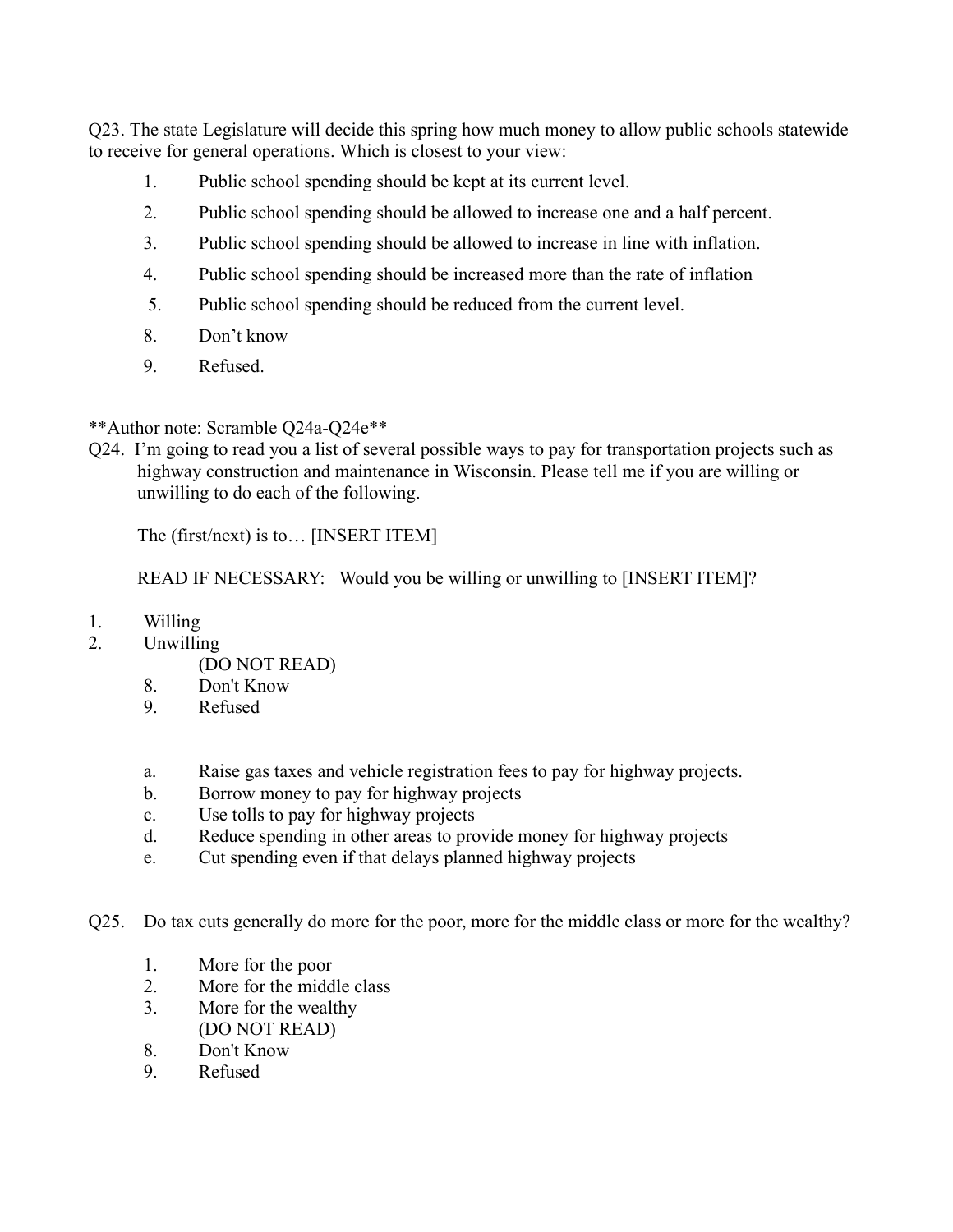Q26. Which is more important to you: reduce property taxes or increase spending on public schools?

- 1. Reduce property taxes
- 2. Increase spending on public schools (DO NOT READ)
- 8. Don't Know
- 9. Refused

Q27. Since 1990, some students in the Milwaukee public schools have been eligible for state taxpayer supported vouchers which they can use for tuition in private or religious schools. In 2011 vouchers were expanded to Racine as well. Would you like to see the voucher program expanded to the full state, only to larger school districts with some low-performing schools, not expanded at all or end the voucher program entirely?

- 1. Expanded statewide
- 2. Expand to larger districts only
- 3. No expansion
- 4. End the voucher program entirely (DO NOT READ)
- 8. Don't Know
- 9. Refused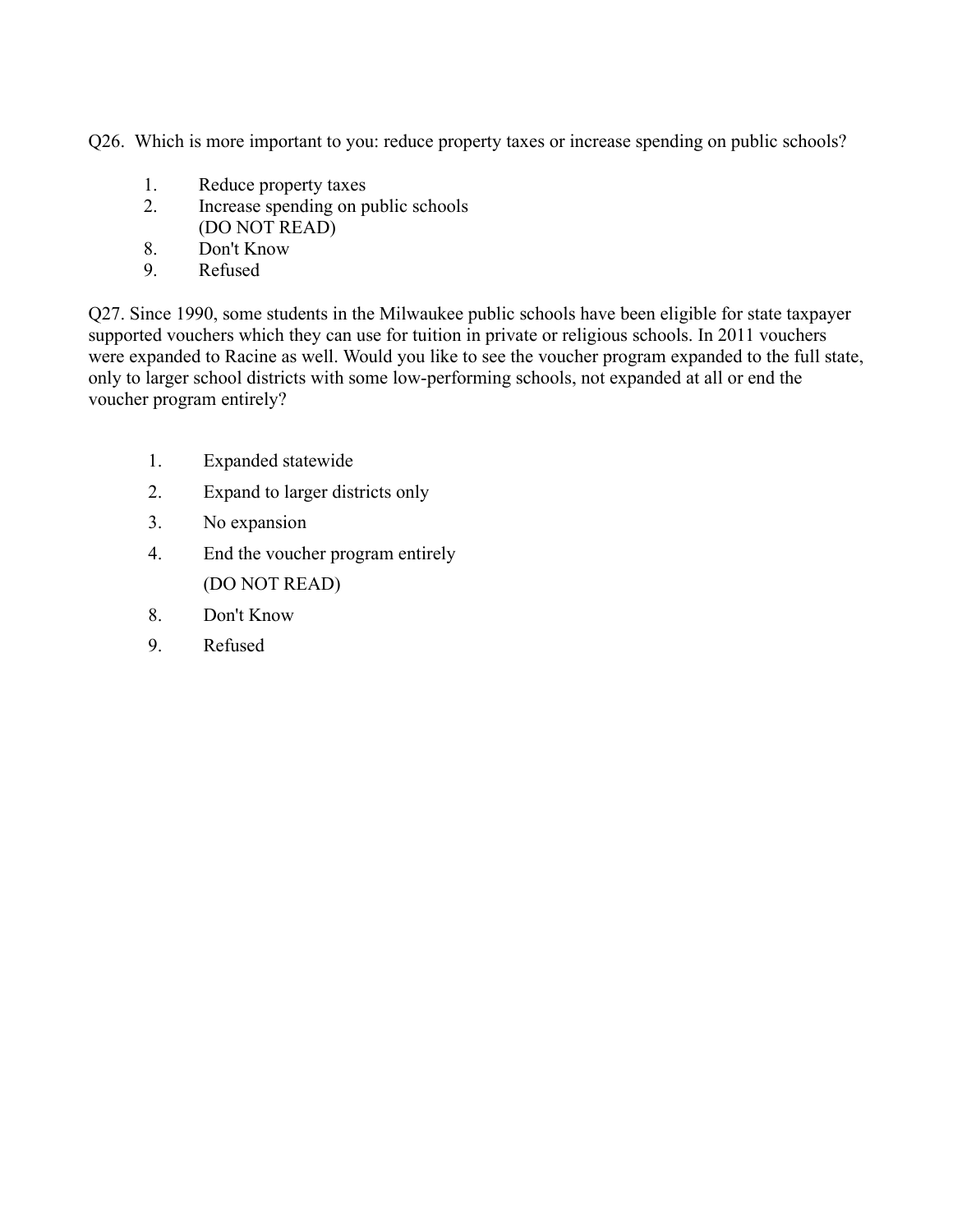(Transition Screen)

Vouchers support students attending private and religious schools. Another educational alternative is charter schools. Charter schools are publicly funded, independently operated schools that are allowed more flexibility over instruction and subject matter than traditional public schools.

Here are some things people say about charter schools. For each one, do you agree or disagree?

PROMPT IF NECESSARY: Do you agree or disagree that [INSERT ITEM]?

## \*\*AUTHOR NOTE: SCRAMBLE ITEMS Q28-Q34\*\*

Q28. Charter schools give parents and students more choice among schools

Q29. Charter schools take money away from regular public schools that need it

Q30. Competition from charter schools makes public schools better

Q31. Charter schools take away the best students, leaving public schools with more difficult students

Q32. Students in charter schools learn more than in public schools

Q33. The public pays for charter schools but has little control over their quality

Q34. Charter schools have the flexibility to design programs to fit the needs of students who do not find their needs met in the public schools.

- 1. Agree
- 2. Disagree
- (DO NOT ASK)
- 8. Don't Know
- 9. Refused

Q35. In general, what would you like to see ahead when it comes to the availability of charter schools?

- 1. More charters
- 2. Fewer charters
- 3. About the same number as now
- 4. No charters

(DO NOT READ)

- 8. Don't Know
- 9. Refused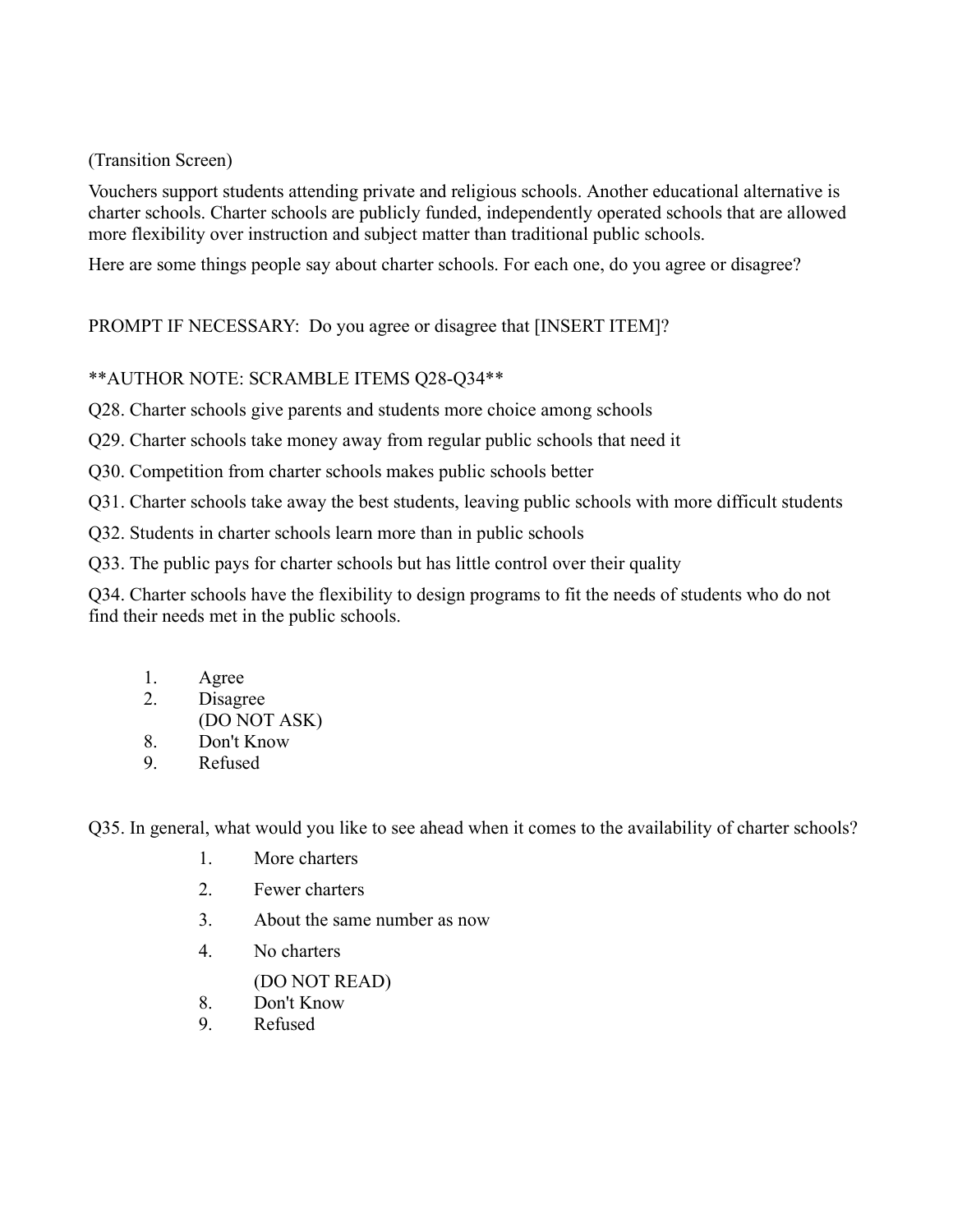Q36. State lawmakers recently passed legislation that would make it easier to develop an iron ore mine in Wisconsin. Supporters argue that the mine will create jobs and long-term economic benefits. Opponents argue that environmental protections are being weakened by the legislation risking serious pollution, and will result in lawsuits to stop the mine. Do you support or oppose developing the mine?

- 1. Support developing the mine
- 2. Oppose developing the mine.

(DO NOT READ)

- 8. Don't know
- 9. Refused

Q37. Currently over 100 cities and towns in Wisconsin require some or all municipal employees to live within the city where they work. A proposal has been made to eliminate this residency requirement for all cities and towns throughout the state. Do you think municipal employees should continue to be required to live where they work or should this residency requirement be eliminated throughout the state?

1. Live where they work 2. Residency requirement eliminated. (DO NOT READ) 8. Don't know

- 9. Refused
- Q38. Thinking about the state as a whole, do you think there are more jobs now compared to a year ago, fewer jobs or about the same?
	- 1. More jobs
	- 2. Fewer jobs
	- 3. About the same
		- (DO NOT READ)
	- 8. Don't know
	- 9. Refused

## (ASK ONLY IF LIVE IN MILWAUKEE CITY OR IN MILWAUKEE COUNTY)

Q39. Do you think the Milwaukee county board should be made a part time position or should it be kept as a full time position as it is now?

- 1. Part time
- 2. Full time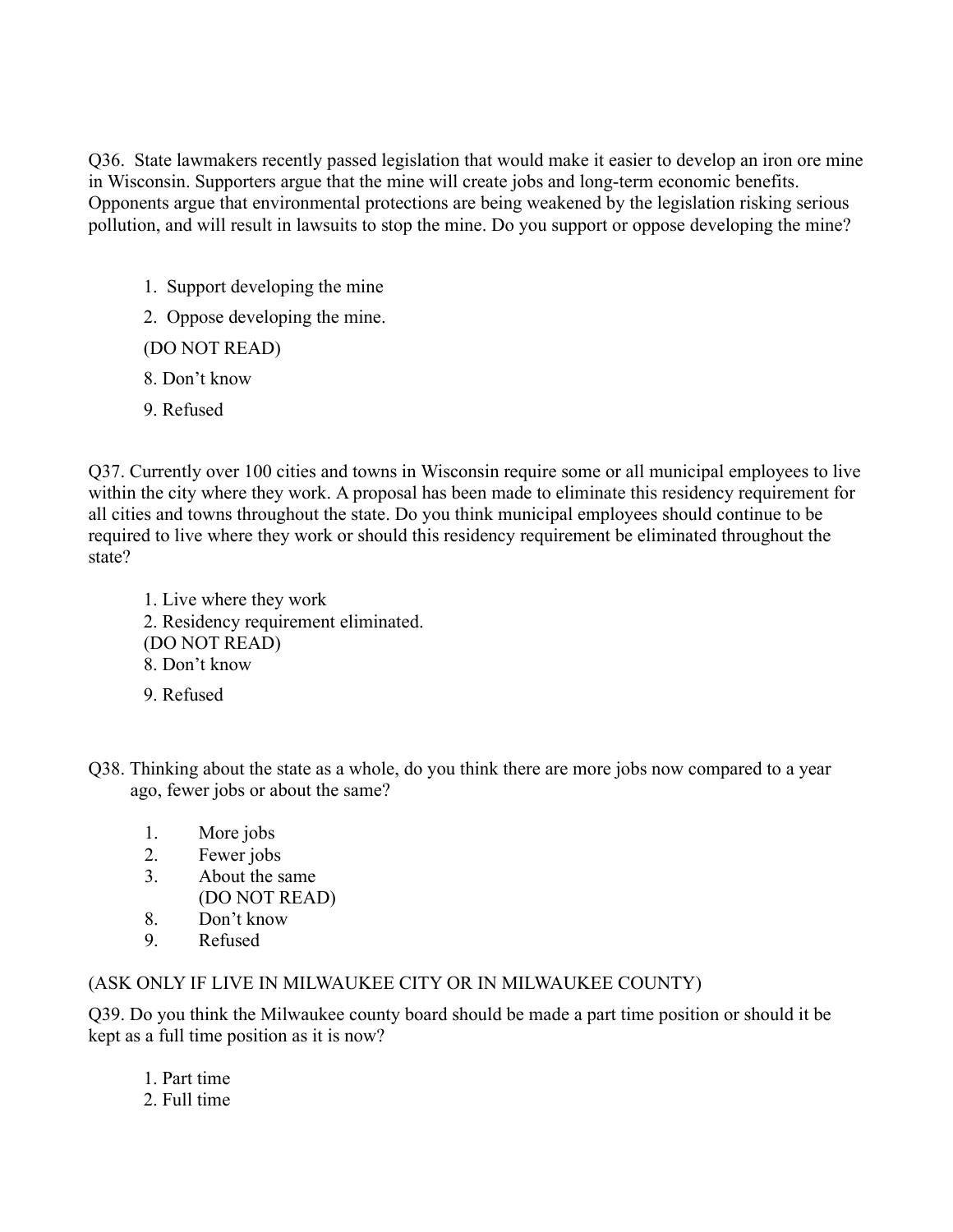F1. Generally speaking, do you usually think of yourself as a Republican, a Democrat, or an Independent?

|                             | Republican                     | [ASK QF3.] |
|-----------------------------|--------------------------------|------------|
| $\mathcal{D}_{\mathcal{L}}$ | Democrat                       | [ASK QF3.] |
| $\mathcal{E}$               | Independent                    | [ASK QF2.] |
|                             | (DO NOT READ)                  |            |
| 4                           | Other/No preference [ASK QF2.] |            |
| 8                           | Don't Know                     | [ASK QF2.] |
| 9                           | Refused                        | [ASK QF3.] |

\*\*Author note: Ask QF2 IF 3,4, or 8 in F1]

- F2. Do you think of yourself as closer to the Republican Party or to the Democratic Party?
	- Republican
	- Democrat
		- (DO NOT READ)
	- Neither/Just Independent (VOL)
	- Don't know
	- Refused
- F3. What is the highest level of education you completed? (READ LIST)
	- Elementary school only
	- Some high school but did not finish
	- Completed high school
	- Some college but didn't finish
	- Two year college degree
	- Four year college degree
	- Some graduate work
	- Completed masters or professional degree
	- Advanced graduate work or PhD (DO NOT READ)
	- Don't know
	- Refused

F4. What is your age? (Record actual age in years).

Refused [ASK F4A]

 $\mathcal{L}_\text{max}$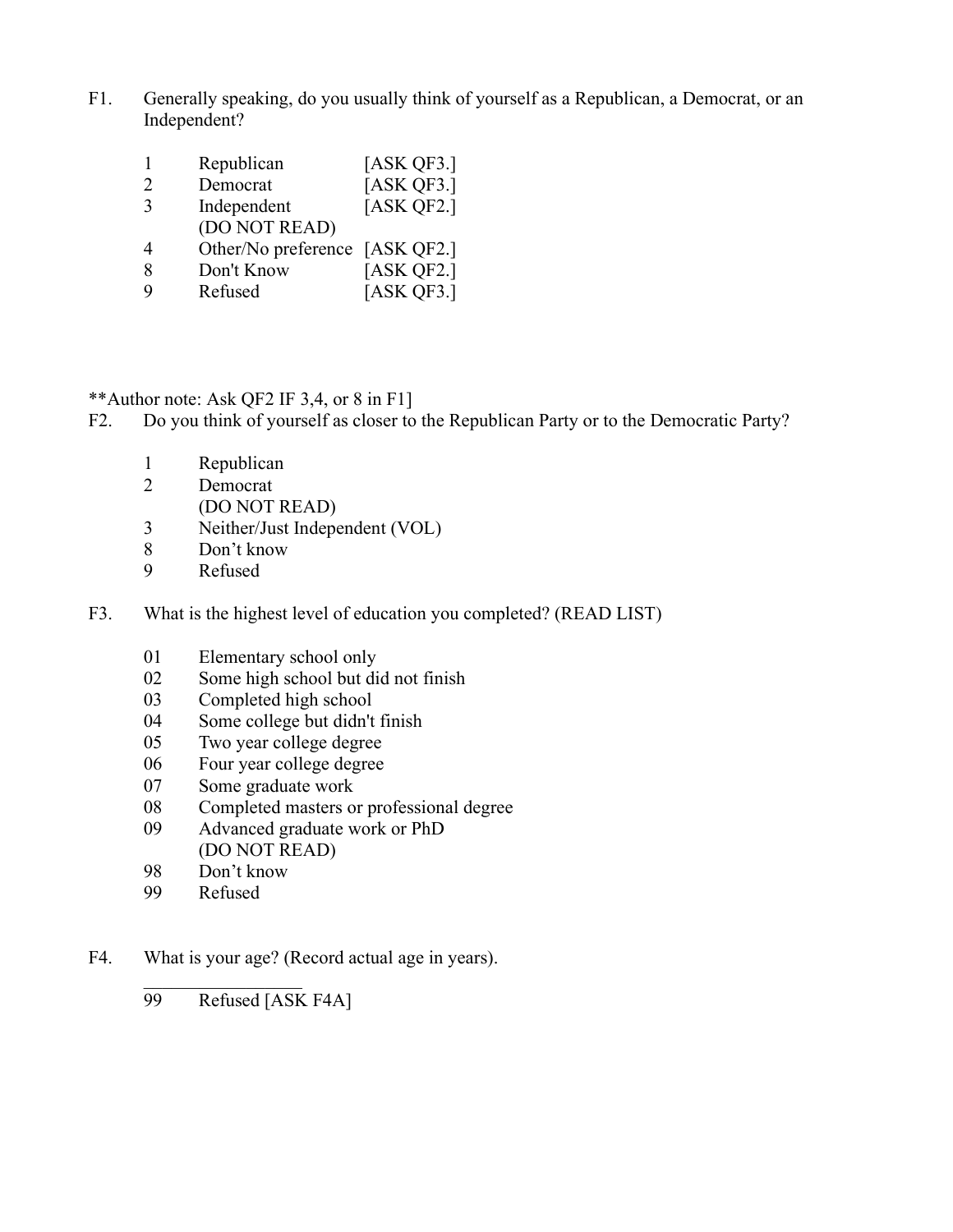- F4A. [If Refused] Are you…
	- 1 18-29 years old
	-
	- 2 30-44 years old<br>3 45-59 years old 45-59 years old
	- 4 60 years old or more (DO NOT READ)
	- 8 Don't know
	- 9 Refused
- F5. Are you currently married, widowed, divorced, separated, or have you never been married?
	- 1 Married<br>2 Widowed
	- Widowed
	- 3 Divorced
	- 4 Separated
	- 5 Never Married (DO NOT READ)
	- 8 Don't know
	- 9 Refused
- F6. Are you of Hispanic or Latino origin, such as Mexican, Puerto Rican, Cuban or some other Spanish background?
	- 1 Yes
	- 2 No
	- (DO NOT READ)
	- 8 Don't know<br>9 Refused
	- **Refused**
- F7. Would you describe yourself as White, African American or Black, Asian, Native American, of more than one race or some other race?
	- 01 White
	- 02 African American or Black
	- 03 Asian, South Asian, or Pacific Islander
	- 04 Native American or American Indian
	- 05 More than one race
	- 97 Other, Specify (DO NOT READ)
	- 06 Hispanic or Latino
	- 98 Don't know
	- 99 Refused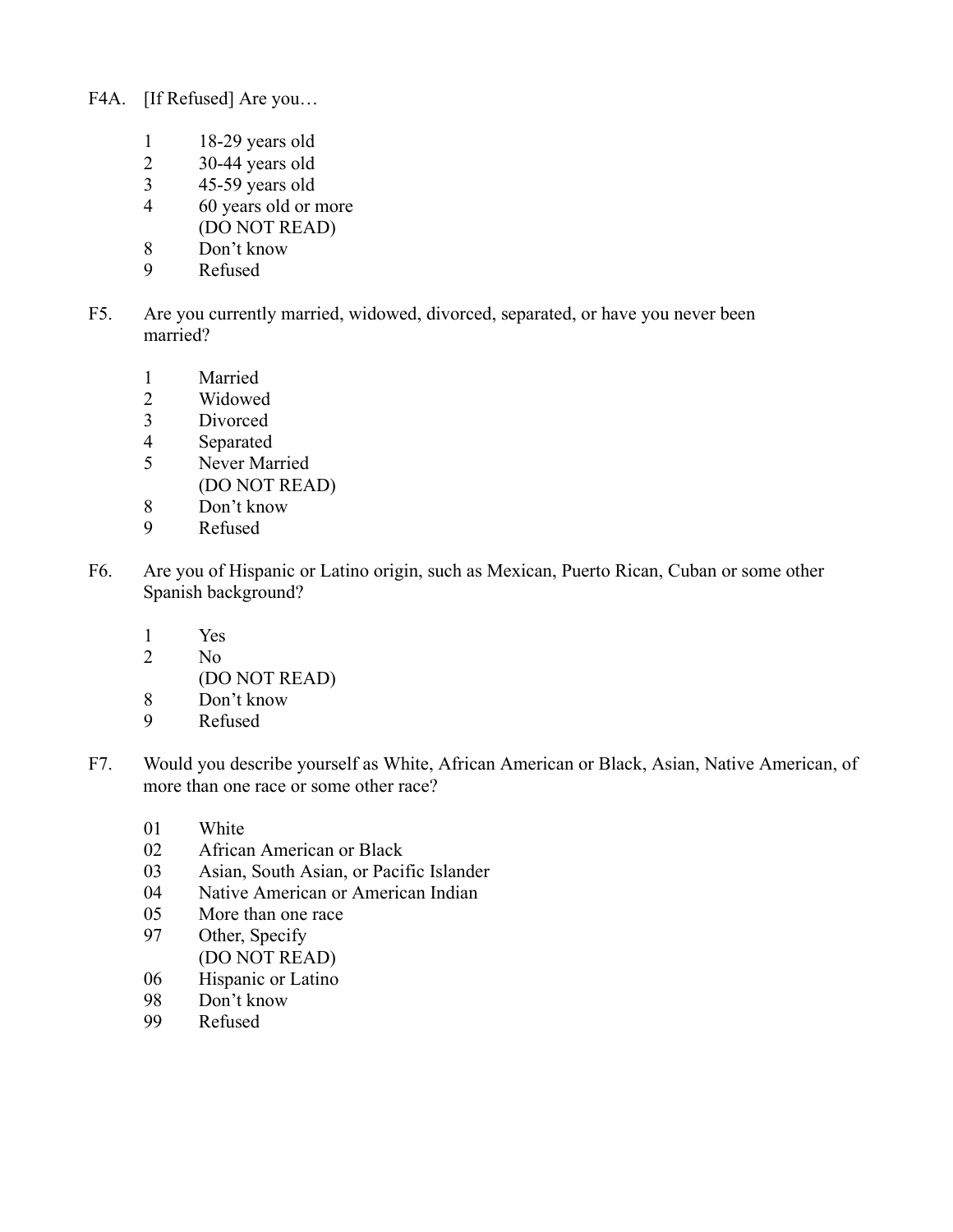- F8. Aside from weddings and funerals, how often do you attend religious services... more than once a week, once a week, once or twice a month, a few times a year, seldom, or never?
	- More than once a week
	- Once a week
	- Once or twice a month
	- A few times a year
	- Seldom
	- Never
	- (DO NOT READ)
	- Don't know
	- Refused
- F9. What is your religious preference are you Protestant, Roman Catholic, Jewish, Muslim, another religion or no religion?

#### IF RESPONDENT NAMES ANYTHING ELSE, ASK:

Would that fall under the general category of Protestant religions, is it a Christian religion, but not Protestant, or is it something else?

- Protestant
- Roman Catholic
- Jewish
- Muslim/Islam
- Mormon/Latter-Day Saints
- Other Christian Religion
- Other Non-Christian Religion
- No Religion/Atheist/Agnostic (DO NOT READ)
- DON'T KNOW
- REFUSED
- F10. Are you the parent or guardian of any children under 18 now living in your household?
	- Yes
	- No
	- (DO NOT READ)
	- Don't know
	- Refused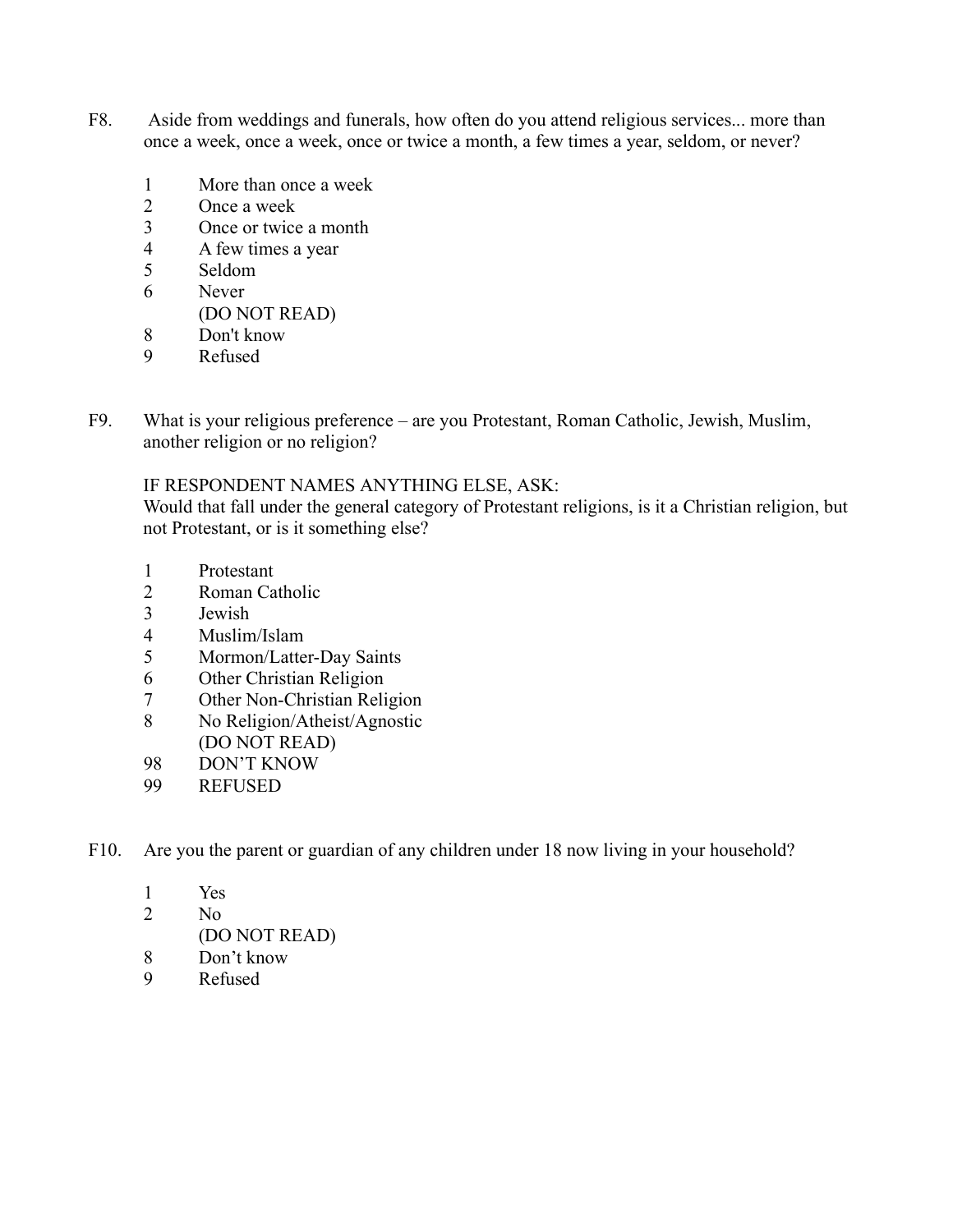- F11. Last year, that is in 2012, what was your total family income from all sources, before taxes? Just stop me when I get to the right category.
	- 01 Less than \$10,000
	- 02 10 to under \$20,000
	- 03 20 to under \$30,000
	- 04 30 to under \$40,000
	- 05 40 to under \$50,000
	- 06 50 to under \$75,000
	- 07 75 to under \$100,000
	- 08 100 to under \$150,000
	- 09 \$150,000 or more
	- (DO NOT READ)
	- 98 Don't know<br>99 Refused
	- Refused
- F13. In general, would you describe your political views as...
	- 1 Very conservative
	- 2 Conservative<br>3 Moderate
	- Moderate
	- 4 Liberal
	- 5 Very liberal
		- (DO NOT READ)
	- 8 Don't know
	- 9 Refused

F14. Are you or any member of your household a member of a local, state or national labor union?

- 1 Yes, respondent.
- 2 Yes, another household member
- 3 No, nobody in household (DO NOT READ)
- 8 Don't know
- 
- 9 Refused
- F15. Do you or any member of your household work for federal, state, or local government—for example, as a public school teacher, police officer, firefighter, or other government job?
	- 1 Yes
	- 2 No
		- (DO NOT READ)
	- 8 Don't know
	- 9 Refused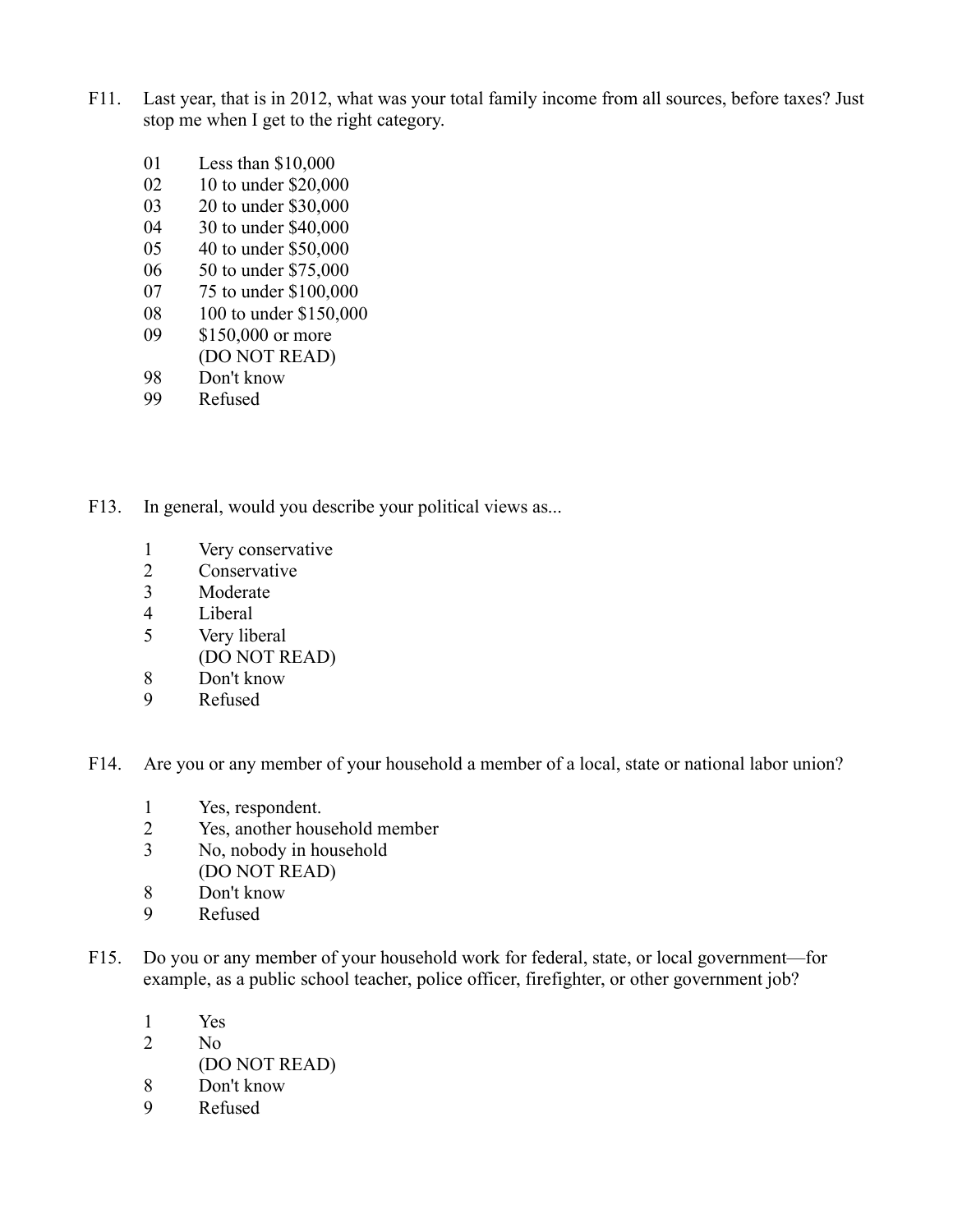F16. Do you have any guns, rifles or pistols in your home?

- 1 Yes
- 2 No
- (DO NOT READ)
- 8 Don't know
- 9 Refused

F17. How many days in the past week did you read a daily newspaper?

- 0 None
- 1 One day
- 
- 2 Two<br>3 Three **Three**
- 
- 4 Four<br>5 Five Five
- 6 Six
- 7 Seven days or "every day" (DO NOT READ)
- 8 Don't know
- 9 Refused

F18. How many days in the past week did you watch the local TV news at 5, 6 or 10 o'clock?

- 0 None
- 1 One day
- 
- 2 Two<br>3 Three **Three**
- 4 Four
- 5 Five
- 6 Six
- 7 Seven days or "every day" (DO NOT READ)
- 8 Don't know
- 9 Refused
- F19. Of all the personal telephone calls that you receive, do you get...?
	- 1 All or almost all on a cell phone<br>2 Some on a cell phone and some of
	- Some on a cell phone and some on a home phone
	- 3 All or almost all on a regular home phone (DO NOT READ)
	- 8 Don't know
	- 9 Refused